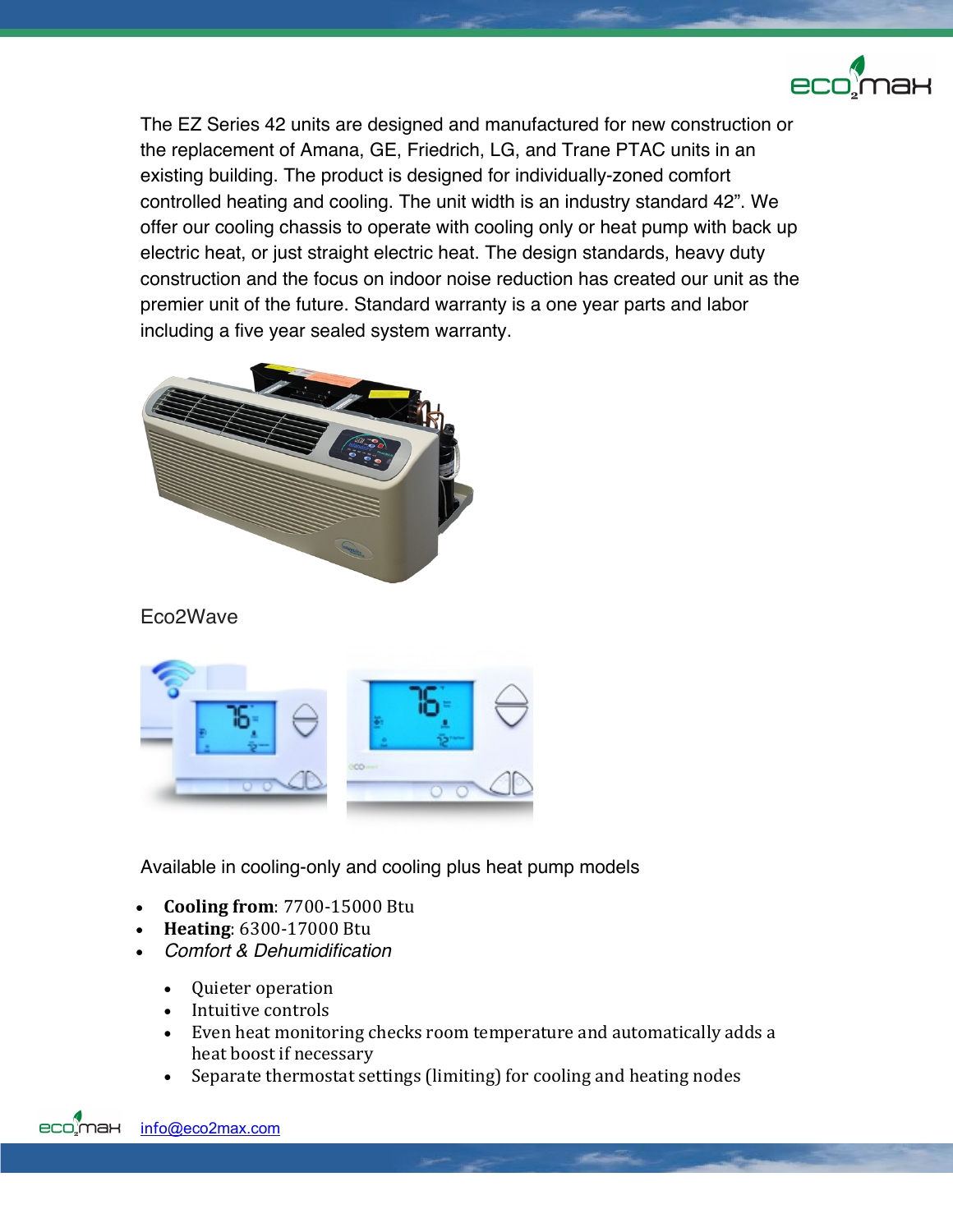

- Samples the room temperature every 9 minutes to monitor and maintain desired temperature
- "Instant Heat" in heat pump mode quickly heats a room to the desired temperature
- Dehumidification mode removes up to 3.2 pts per hour
- Optional constant fan mode for additional comfort options
- Reversible indoor air louvers for an additional airflow direction option
- *Sound Reduction Technology*
	- New 2-motor design allows the indoor motor to run at slower speeds, which reduces indoor sound levels
	- The quiet, efficient compressor is mounted on vibration isolators, which absorb vibration-causing noise
	- Permanently lubricated dual motors reduce noise
	- New elongated fan moves air over a wider area so it's quieter
	- Fan turns on before the compressor starts to muffle the sound
	- High-density insulation helps keep outdoor noise outside
- *Commercial Grade Construction*
	- Our advanced anti-corrosion protection protects the outdoor coil against deterioration and extends unit life, especially in harsh coastal environments
	- Faultless surehold Front cover system attaches securely
	- Room Freeze Protection initiates heat if room temperature falls to 40  $\degree$ F in an unoccupied room
	- Random compressor resistant protects electrical systems
	- Stainless Steel endplates on both indoor and outdoor coil
	- Indoor coil frost sensor protects the compressor
	- Durable front panel with break-proof control door and design
	- Permanently lubricated fan motors
	- Tamper-resistant grille
	- Durable, powder coat paint finish
- *Health and IAQ*
	- Fresh-air vent
	- Two washable, antimicrobial filters
- *Energy Usage: Management*
	- Increase or decrease electric heat output by changing the power cord
	- Set separate heat and cool range limits
	- Desk control ready
	- Energy Management System Compatible